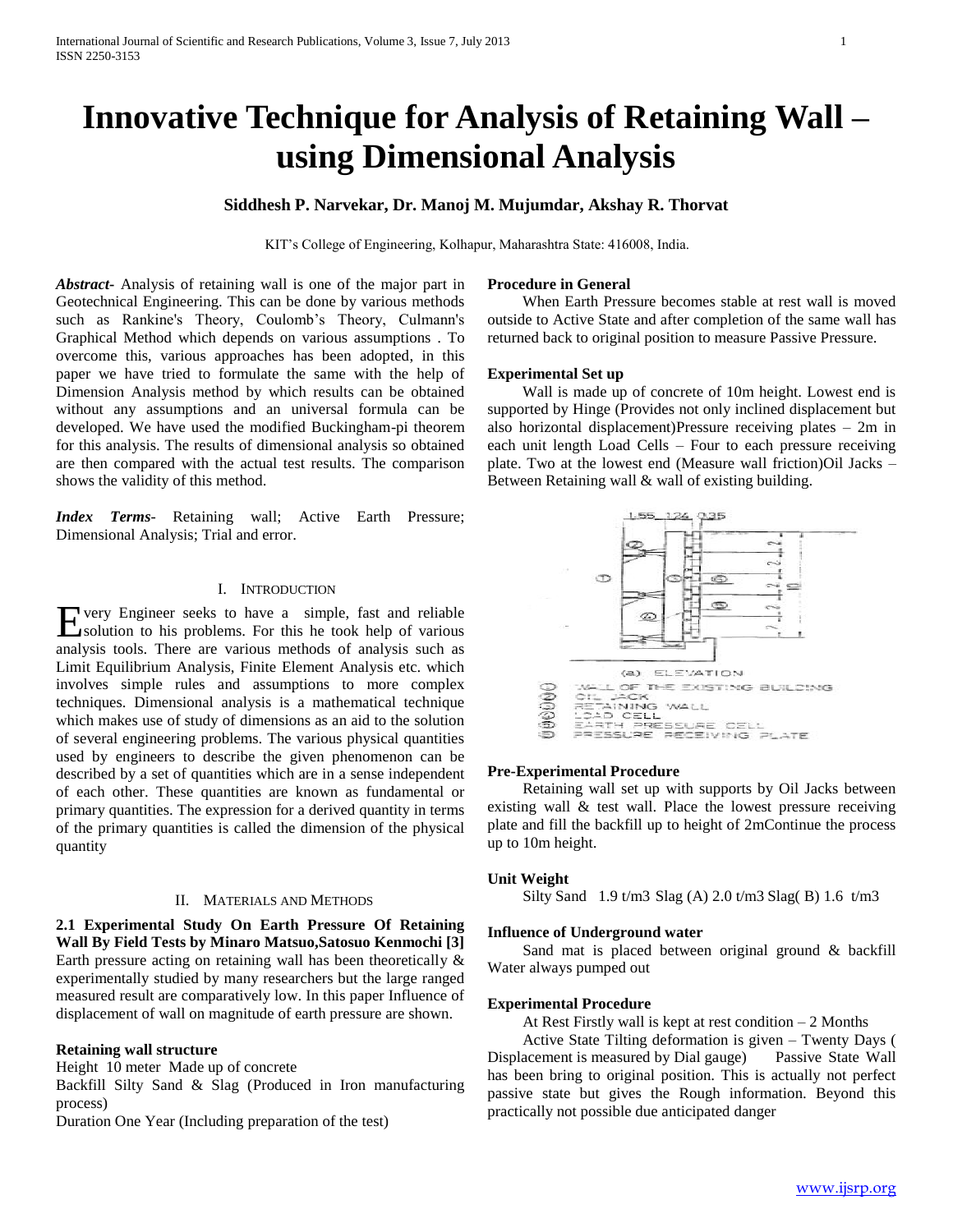

Illustrations of defor-Fig. 6. mation of retaining wall



| Resultant force               | $=$ | Horizontal Earth pressure $+$ Frictional Force.              |
|-------------------------------|-----|--------------------------------------------------------------|
| Horizontal Earth pressure $=$ |     | Sum of values measured by twenty load cells                  |
| Frictional Force              | $=$ | Two load cells at the lowest end of pressure receiving plate |

## **Distribution Of Earth Pressure in Vertical Direction**

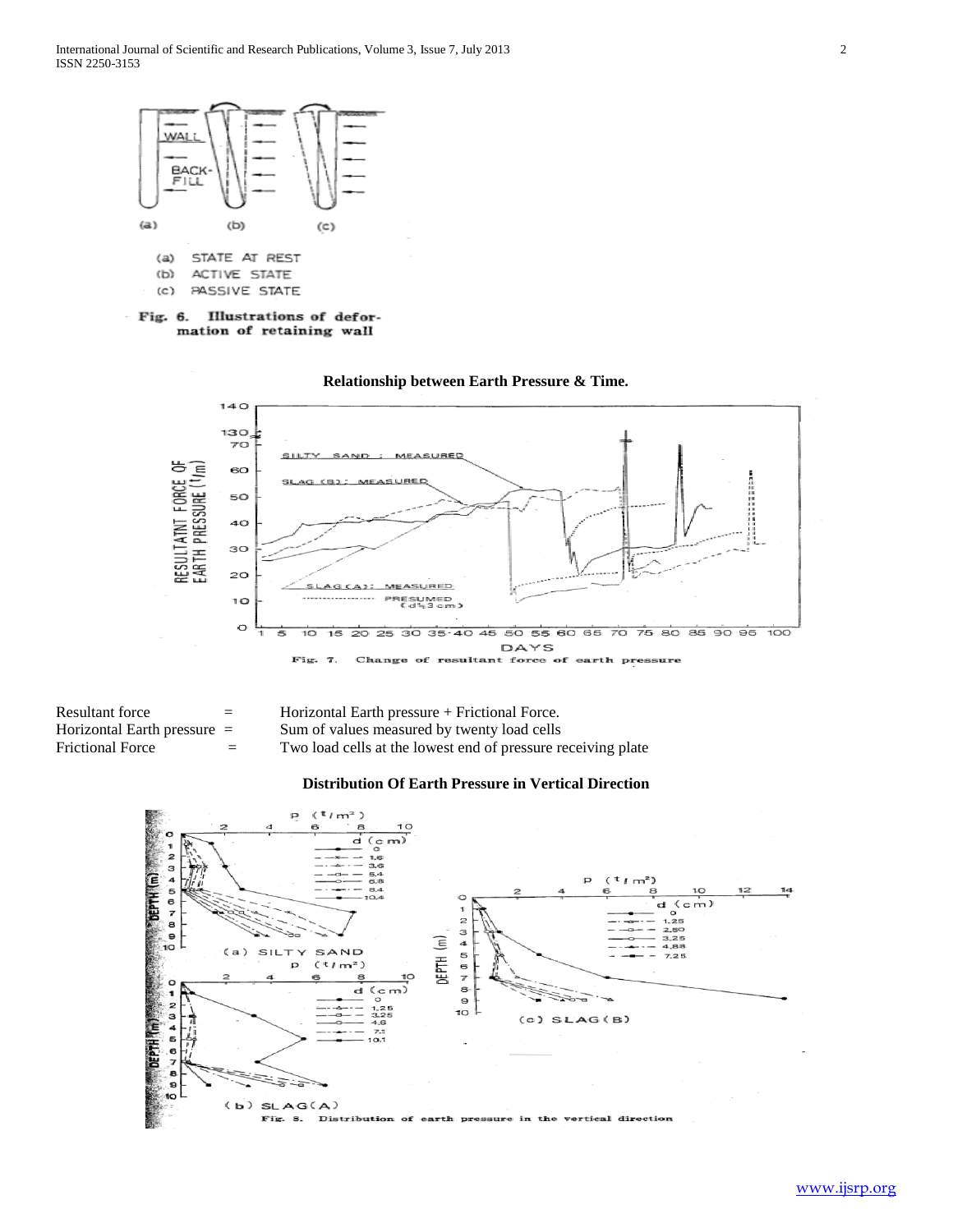

## **2.2** *Formulation of Dimensional Analysis Equation*

 Dimensional analysis looks to reduce to a minimum the dimension space in which the behaviour of problem can be studied by joining and systematically positioning the assumed governing variables  $(V) = (V_1, V_2, V_3... V_n)$ , consisting total of 'm' independent primary dimensions  $(D) = (D_1, D_2, D_3...D_m)$ , into N = (n - m) dimensionless groups, that are  $(\pi_1, \pi_2, \pi_3...\pi_n)$ , with N being less than  $V^{[1]}$ .

Thus, using modified Buckingham – pi theorem  $\left[1\right]$  we have V = {Pa, γ, z, k, Φ, δ, d}hence, n = 7. Writing the dimensions of the variables,  $V = \{ M^1 L^{1} T^{2}$ ,  $M^1 L^{2} T^{2}$ ,  $L^1$ , O, O, O, L<sup>1</sup> }, m = 3.

 As a requirement the condition of "Dmin" which looks to reduce the total number of primary dimensions in set {V} is fulfilled by minimizing the value of m, therefore, assuming the S  $= [M^{1}L^{-1}T^{-2}]$ ],  $V = [S^1, S^1L^{-1}, L^1, 0, 0, 0, L^1]$ ; hence, m = 2; the number of repeating variables forming a set Q. Thus, the number of dimensional pi-groups and the number of isolated variable in  $N = (n-m) = 7 - 3 = 5.$ 

 R is a set o variables in V that dimensions totally different from one another,

R=  $\{ p, \gamma, z \}$ . Dimensionless gropes are formed by the combination of the repeating (Q) and isolated (NOTQ) variable sets; Since Q is to be selected from R,

 $Q = \{ Pa, \gamma \}$ .......... (1) NOTQ = { $z, k, \Phi, \delta, d$  } .......... (2)

Therefore the dimensionless groups are,  $\pi_1$ = { Pa,  $\gamma$ , z }

......... (3i)

......... (3iv)

 $\pi_2$ = { Pa,  $\gamma$ , k }

......... (3ii)

 $\pi_3$ = { Pa,  $\gamma$ , $\Phi$ } ......... (3iii)

Or

Or

Or

 $\pi_4 = \{ Pa, \gamma, \delta \}$ 

Or

$$
\pi_5 = \{ Pa, \gamma, d \}
$$
 ......... (3v)

Now, representing  $\pi_1$ = { Pa,  $\gamma$ , z }

......... (4) In dimensional form eq. (4) can be stated as follows:

 $[M^{\circ}L^{\circ}T^{\circ}]=[M^{1} L^{-1} T^{-2}]^{a}$  x  $[M^{1} L^{-2} T^{-2}]^{b}$  x  $[L^{1}]^{c}$ 

Comparing the indices of left hand side and the right hand side; for

M:  $0 = a + b$ L:  $0 = -a-2b+c$ T:  $0 = -2a - 2b$ 

 $\pi_1$  =

Hence,  $a = 1$  then  $b = -1$ ,  $c = -1$ 

Substituting these values in eq. (4)<br> $= 5 \cdot 10^{24} \cdot 5^{11} = 20 \cdot 10^{11}$ 

$$
= \{ Pa \gamma^{-1} z^{-1} \} = Pa / (\gamma z)
$$
  
........ (5)

Similarly, by solving the eq. for  $\pi_2$ ,  $\pi_3$ ,  $\pi_4$  and  $\pi_5$  we find that

$$
\pi_2 = k
$$
 ......... (6)  
\n
$$
\pi_3 = \Phi
$$
 ......... (7)  
\n
$$
\pi_4 = \delta
$$
 ......... (8)  
\n
$$
\pi_5 = Pa / (\gamma d)
$$
 ......... (9)

We consider  $\pi_1 = \psi(\pi_2, \pi_3, \pi_4, \pi_5)$  and by substituting from eqs. (5),(6),(7),(8)and (9), we have

Pa  $/( \gamma z ) = \psi [k, \Phi, \delta, Pa / (\gamma d) ]$  .......... (10)

To find exact nature of  $(\psi)$  a power product relationship of the dimensionless groups is used as follows;

 $\pi_1 = \beta_1 \left( \pi_2^{ \beta_2}, \pi_3^{ \beta_3}, \pi_4^{ \beta_4}, \pi_5^{ \beta_5} \right)$  ......... (11)

www.ijsrp.org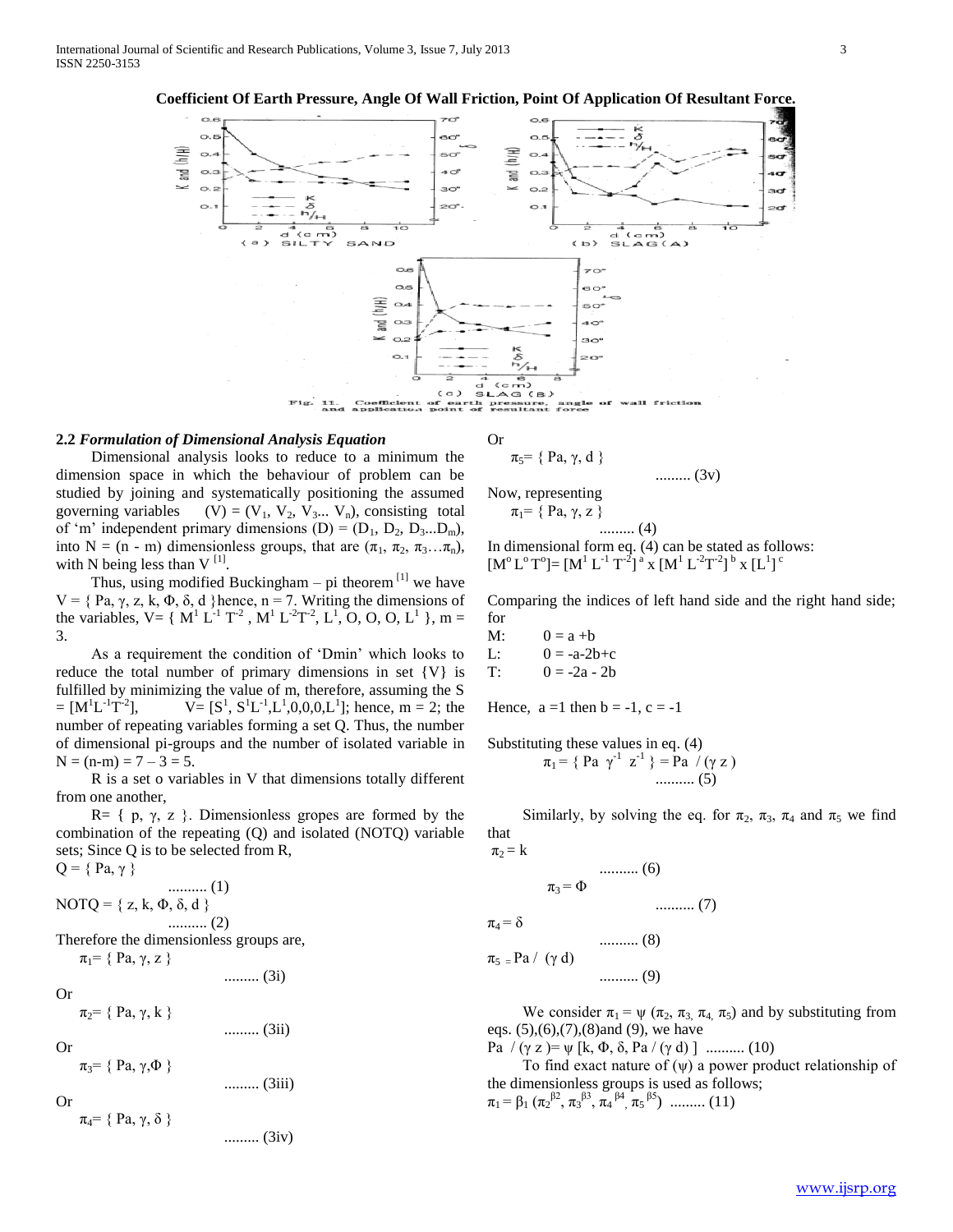International Journal of Scientific and Research Publications, Volume 3, Issue 7, July 2013 4 ISSN 2250-3153

 To solve eq. (11), a logarithmic form of this eq. is used log(π<sub>1</sub>) = log(β1)+ β2 log(π<sub>2</sub>)+ β3 log( Π3)+ β4 log( Π4)+ β5  $log( \Pi 5)$ 

log (Pa  $/(\gamma z)$ ) = (log $\beta_1$ ) +  $\beta_2$  log(k) +  $\beta_3$  log (Φ) )+  $\beta$ 4 log(δ)+  $\beta$ 5  $log(p/(y d))$  .......... (12)

Now  $\pi_1$  is treated as the dependent variable and the value of constants  $(\beta_1, \beta_2, \beta_3)$  can be found out by performing a multiple regression analysis of eqs. (11) and (12) or by the trial-and-error procedure of eq. (12).

 Now using the Properties of Backfill material with reference to the Experiment performed on site and using Rankines formula to find the Active Pressure at mid height of wall .We will use this as a control point to formulate the D.A for Slag B as Backfill material we will get

Pa = k  $\gamma$  z = 0.1325  $*$  1.6 $*$  5 = 1.06 t/m2, And taking the values of  $\Phi = 50^{\circ} \delta = \Phi/2 = 25^{\circ} d = 0.0325m$ 

 By using the test results obtained from the site test, and substituting the values of the test results in eq.  $(12)$  - that is, using this point as a control point to formulate the dimensional analysis, we get

 $-2.021 = \log(\beta_1) - 2.0212 \beta_2 + 3.912 \beta_3 + 3.212 \beta_4 + 3.015 \beta_5$ ......... (13)

 Table 1 explains the trial and error procedure with values of constants for eq.(13), in the first trial,  $\beta_1$ ,  $\beta_2$ ,  $\beta_3$  and  $\beta_4$  are assumed and the corresponding β5 value is back calculated by using eq.(13) for values  $\pi_1$ ,  $\pi_2$ ,  $\pi_3$ ,  $\pi_4$  and  $\pi_5$  of the first set of test results, which are use as a control point. Then the determined β values are submitted, along with the values of  $\pi_1$ ,  $\pi_2$ ,  $\pi_3$ ,  $\pi_4$  and  $\pi_5$ for the second set of test results, as a check point in eq.(11). Hence the control point is used to prepare the dimensional analysis equation and the checkpoint is used to authenticate it.

**Table 1. Trial and Error Procedure with Values of Constants for Equation (13)**

| Trial<br>No. | $\beta_1$ | $\beta_2$ | $\beta_3$ | $\beta$ 4 | $\beta$ 5 | <b>Results</b> | <b>Remark</b> |
|--------------|-----------|-----------|-----------|-----------|-----------|----------------|---------------|
|              |           |           |           |           |           |                | <b>NOT</b>    |
| 1            | 1         | 1         | 1         | 1         | $-2.3627$ | 0.1349         | <b>VALID</b>  |
|              |           |           |           |           |           |                | <b>NOT</b>    |
| 2            | 1         | 1         | 1         | 0.9       | $-2.2562$ | 0.13475        | <b>VALID</b>  |
|              |           |           |           |           |           |                | <b>NOT</b>    |
| 3            | 1         | 1         | 0.6       | 0.6       | $-1.4176$ | 0.1339         | <b>VALID</b>  |
|              |           |           |           |           |           |                | <b>NOT</b>    |
| 4            | 1         | 1         | 0.5       | 0.5       | $-1.1813$ | 0.1337         | <b>VALID</b>  |
|              |           |           |           |           |           |                | NOT           |
| 5            | 1         | 1         | 0.4       | 0.4       | $-0.945$  | 0.1334         | <b>VALID</b>  |
| Ī.           |           |           |           |           |           |                | <b>NOT</b>    |
| 6            | 1         | 1         | 0.3       | 0.3       | 0.70878   | 0.1332         | <b>VALID</b>  |
| II.7         |           |           |           |           |           |                | <b>NOT</b>    |
|              | 1         | 1         | 0.2       | 0.2       | $-0.4725$ | 0.1329         | <b>VALID</b>  |
| III. 8       |           |           |           |           |           |                | NOT           |
|              | 1         | 1         | 0.1       | 0.1       | $-0.2362$ | 0.1328         | <b>VALID</b>  |
| IV.9         | 1         | 1         | 0.09      | 0.09      | $-0.2125$ | 0.1326         | VALID         |

 Thus the trial 9, as shown in Table 5, resulted in a valid equation and correct set of values are

 $\beta_1=1$ ,  $\beta_2=1$ ,  $\beta_3=0.09$ ,  $\beta_4=0.09$ ,  $\beta_5=0.2125$ 

By substituting the preceding β values values in Eq.(9) and solving, we get the universal formula **Pa** = { **k z**  $\gamma^{1.2125}$  (**Φ** δ)<sup>.09</sup> **d** <sup>0.2125</sup> } ......... (14)

#### III. RESULTS AND DISCUSSION

#### **3.1** *Comparison of Experimental Results and Dimensional Analysis*

 To verify the proposed method we have used 5 test results. Below graphs shows the results of the tests conducted at site and the results obtained by the proposed method. The results shows that the prediction capability of this new method is very good.

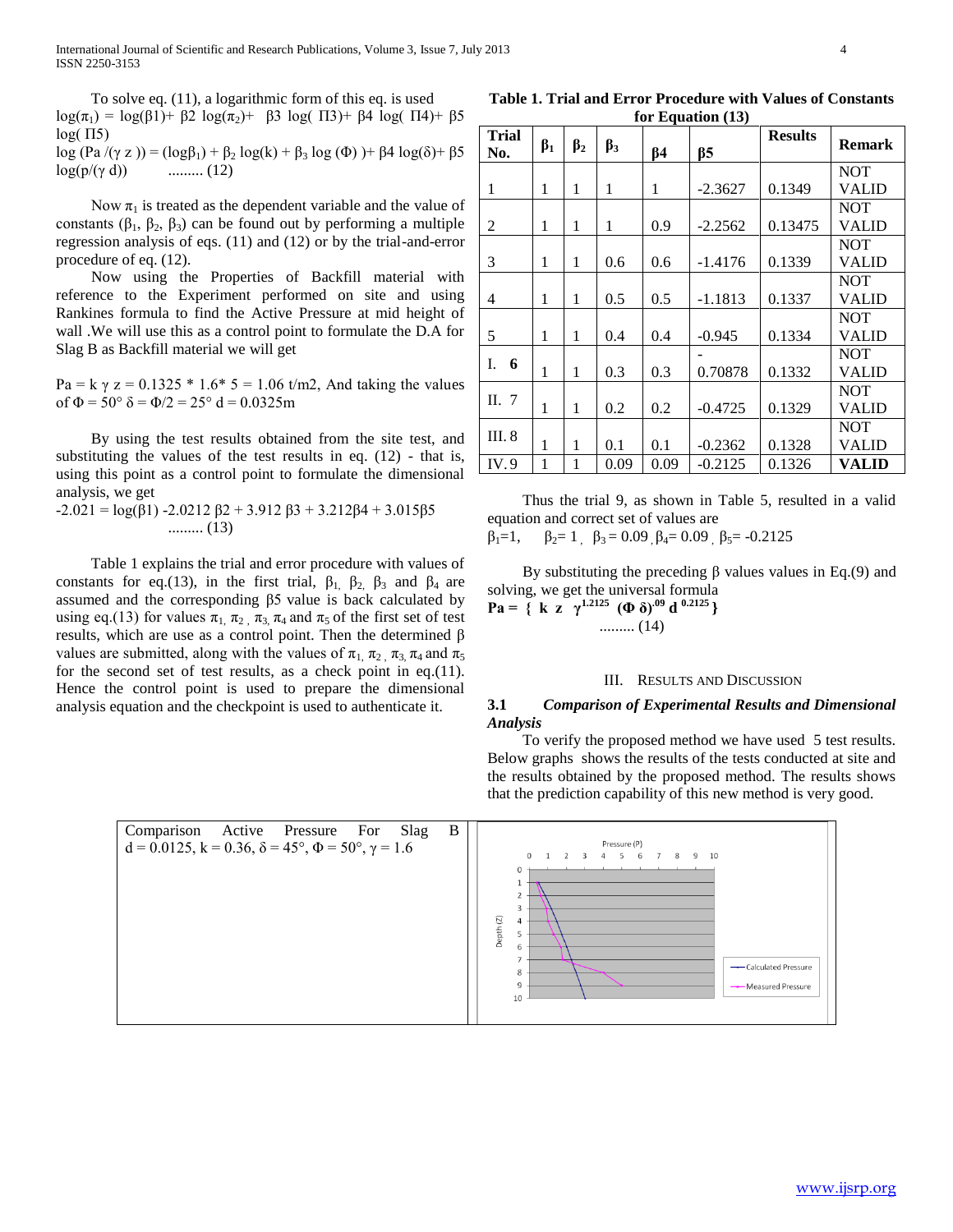International Journal of Scientific and Research Publications, Volume 3, Issue 7, July 2013 5 ISSN 2250-3153



 Graphical Comparison between Experimental and Analytical Results

### IV. CONCLUSION

- The It is possible to formulate a DA for any type of Geotechnical problem , only thing that various parameters involved in the problem should be known along with there interrelationship with each other.
- Various assumptions required in the conventional analysis are not required for the D.A.
- From any point called as Control Point either obtained by traditional analysis or an experimental tests; the predictions of the other points with different soil conditions, displacements could be possible.
- The results obtained for Active conditions are quantitatively conservative as well as qualitatively conversant with the lab. Test and also field test.